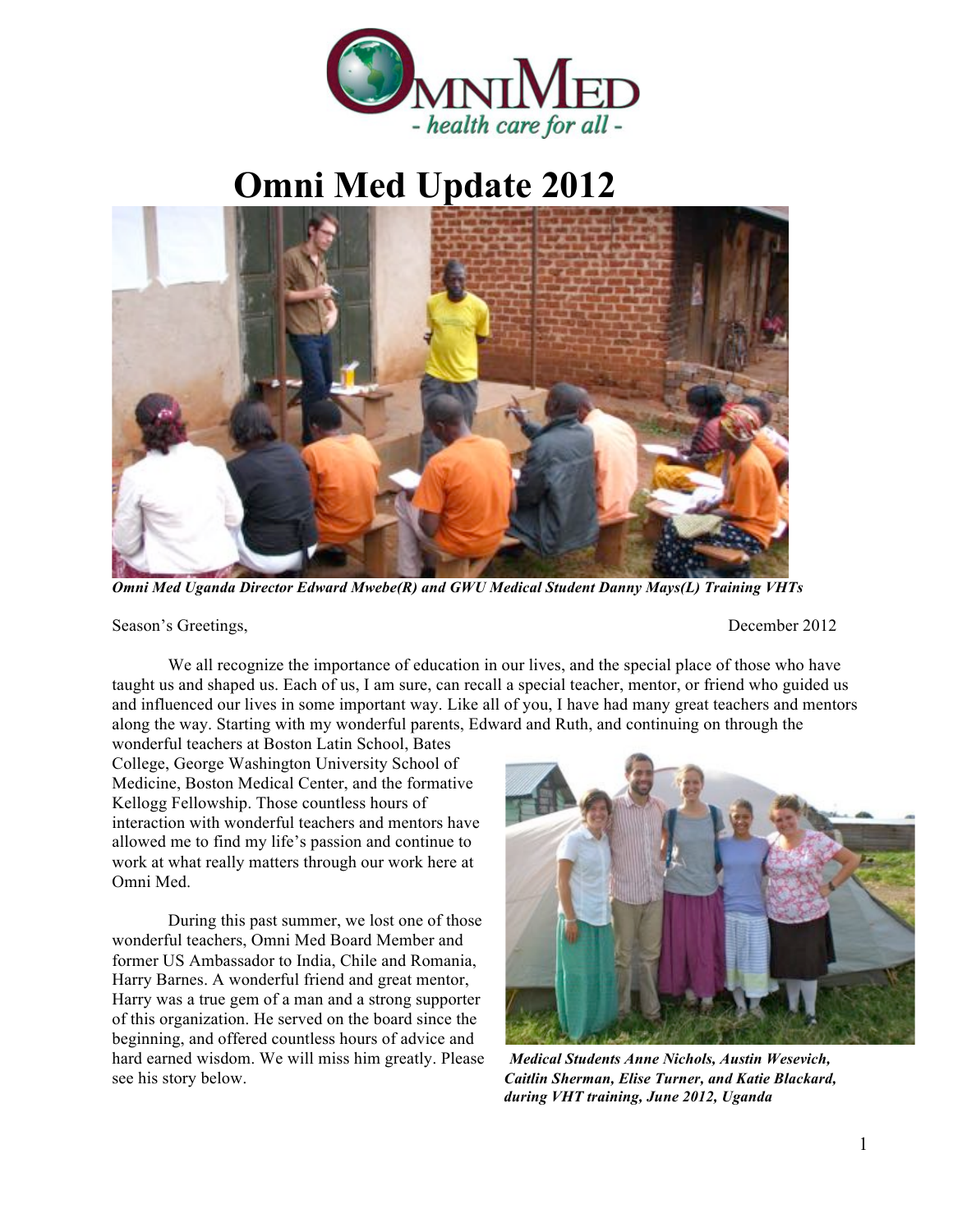Since our first days of existence in Belize in 1998, Omni Med has sought to bridge the gap in global health equity by sharing that most valuable of commodities with those in poorer countries—education. Knowledge and technology are the twin engines that have powered the rise in life expectancy, health, and material comfort worldwide. We have long believed that sharing that knowledge and technology is the best way for health providers in rich countries to help those in poorer countries help themselves. In Belize, Thailand, Guyana, Kenya and now Uganda, we have shared valuable, life-saving clinical skills with those who have had precious little health education otherwise.



Uganda is the place where we have made our real mark, and where we maintain our focus. Our program there, Community Empowerment in Health, is now five years old. Conceived at the Brookings Institution and partnered with the US Peace Corps, the Ugandan Ministry of Health, St Elizabeth's Medical Center and several medical schools, we continue to train locally elected villagers from some of the world's poorest people to undergo our training to become what Ugandans call Village Health Teams (VHTs), community health workers who provide preventive and curative, basic health care. We started this program at Brookings' behest to answer one fundamental question. Can a program based largely in *VHTs during an Omni Med Training* service make a measurable impact on the health of some of the world's poorest people?

Five years later we have our answer. Yes, but only if those people are not required to divert precious little resources from food, clothing, and shelter toward medicines and other health commodities. We concluded our randomized clinical trial this year and are in the process of writing this up to share with the world community. In our study, people were more likely to use protected drinking water, boil their water before drinking it, wash their hands before meals preparation, and seek the advice of community health workers after our work than in a similar control community lacking our program. These changes are profound and will, on their own, save hundreds of lives.

The global service community is vast, with tens of thousands of people departing rich countries every year to serve in poor countries; more do so every year. Yet despite this vast flow down economic gradients, none of the sponsoring organizations have been able to document any impact on local communities. The sad

reality is that we have spent far greater energy and resources studying the impacts of global service on volunteers than on the communities they serve. Hundreds of studies have documented the important changes the volunteers undergo: enhanced understanding of important social issues, greater empathy, a far greater likelihood to care for the poor back home, etc. But what about the impact on those who are the alleged beneficiaries of this robust service effort?

That is where our work in Uganda comes in. We spearheaded a new kind of sustainable program, in which US health volunteers work within the Ugandan Ministry of Health to minister *their* program serving the poorest people and documenting the results of the work. The gold standard of such measurements is the randomized controlled trial, in which two equal communities



are matched and studied; one community has the intervention *Water: the world's most valuable commodity* (our program),while the other does not. In our study, we trained VHTs in some villages of two parishes while keeping the other villages as a control. Through this process, we were able to see exactly what is and is not working. We found a significant, life-saving impact, and intend to continue and expand our work. Our trial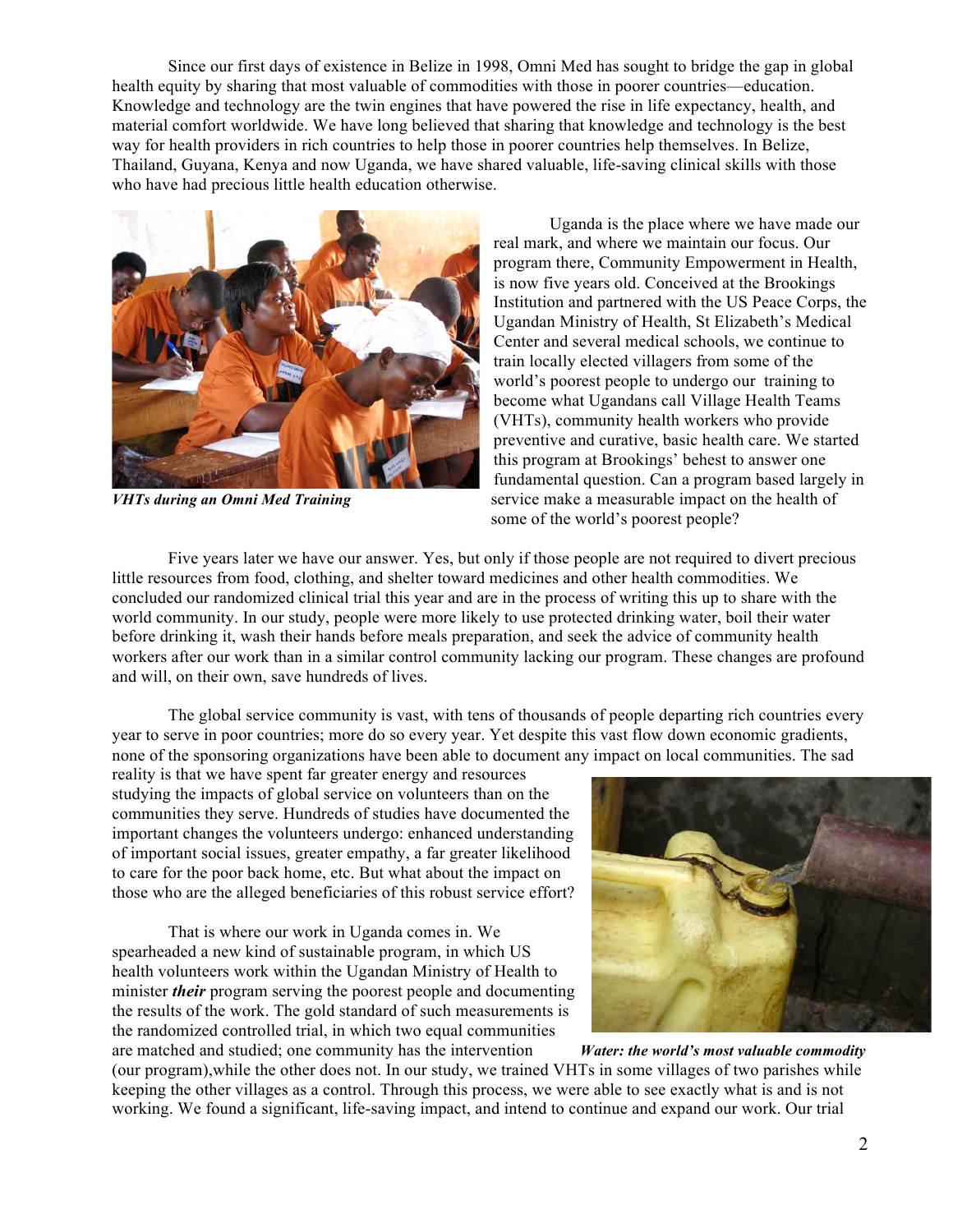demonstrated clearly that these people learned the material well, and then shared it with those in surrounding communities; as such, that health education does make a real difference. But people living under the yoke of extreme, backbreaking poverty simply need more help. They need resources in addition to education.

The simple truth is, we need to do more.

When a health education programs like ours is combined with even nominal resources like drugs, bed

nets, solar cookers, protected water source construction, etc. the results are profound. Let me give you one concrete example. Over the past two years, we have constructed six protected water sources throughout the Mukono District (details below), which now serve almost 1,300 people. We organize the activity and pay for construction materials, but the community all comes together to build it. In this simple system, water from an existing, contaminated source is filtered through rocks, sand, and earth, and then flows into a pipe embedded in concrete. It is a thing of beauty to watch an entire community come together around this construction. Omni Med may pay and organize it, but it is *their* protected water source. After construction, the water at one site had  $1/50<sup>th</sup>$  the sickness-generating bacterial counts as beforehand, producing a dramatic reduction in diarrheal illness, one of the top three killers of kids under five in Africa. (Worldwide, five million children die each year from drinking contaminated water.) Our trial showed that people will preferentially use this clean water, and will further sterilize it by boiling it. Health education coupled with a simple, organized *Edward Mwebe, Ugandan Director*



Community approach to protected water source construction like we provide is the ideal direction forward.

Our study holds importance for the global service community for several reasons. First, it is the first time that a primarily service based program has demonstrated a clear life-saving impact in sub-Saharan Africa. We live an age defined by metrics. Global health funding has skyrocketed mainly because there is so much good data upon which policy planners can base decisions. We feel strongly that the same applies to the global service community. Executing studies like ours is hard business and expensive, but it is critically



important if we truly want to do right by those we serve. Second, we made a strong case that a service venture like ours is much stronger when additional resources can be provided. Third, despite our significant impact, we can now return to the Ugandan Ministry of Health and make a strong case that these VHTs should be paid. Asking desperately poor people to volunteer this

much time is a very steep ask; we expect far stronger results with a paid workforce, much like well-funded NGOs like Partners In Health, Millennial Promise, and others do already. Fourth, our model is one of the best functioning in Uganda. It is clear to us that most of the VHT training throughout the country is deeply flawed and that far more resources are required to make this national program function well. Yet we offer a template through which thousands more VHTs can be trained cheaply and effectively. These are the discussions we will have with the Ministry of Health In Kampala this February.

There is much more to discuss in our program this year. In lieu of detailed explanations, let me summarize some highlights, followed by a few important items: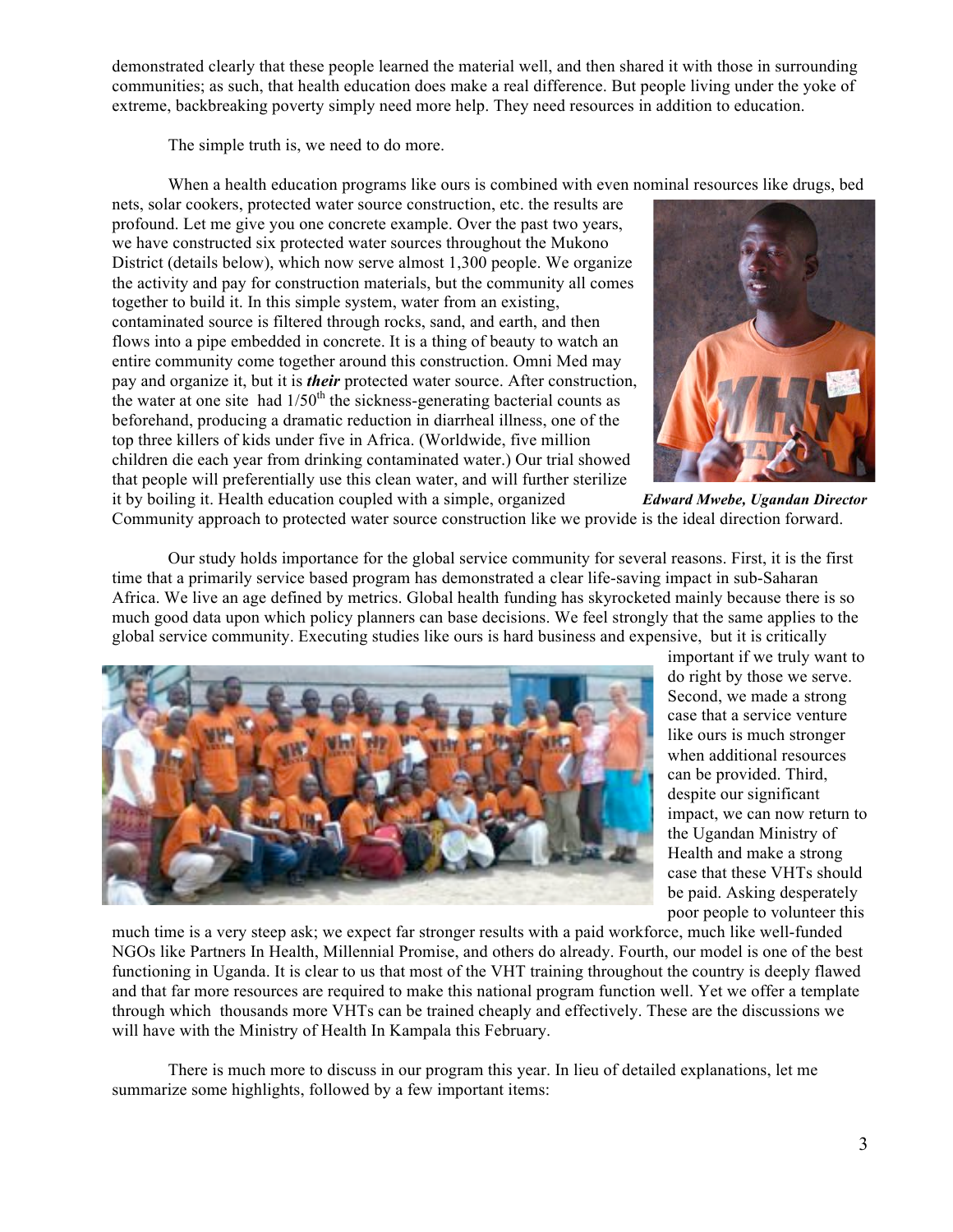- In 2012, we trained an additional 350 VHTs, bringing our total now to 916 VHTs. By late spring of 2013, we will have trained over 1000 VHTs! We have only 132 VHTs left to train before completing training in Mukono South, a large district just east of Kampala. Since each VHT brings preventive and basic primary health care to 30 households with an average of 6 people per household, we have thus far impacted directly 168,880 people through this program at a cost of only 33 cents per person impacted. Your donations go a long way!
- During the past year, we held scores of focus groups and quarterly meetings, maintaining our previously trained VHTs. Last summer, we printed up over 3,000 laminated "VHT Guide to Healthy Homes," which contains twelve important preventive health measures every family can follow. They include pictures and easy to follow instructions in the local language, Lugandan, on water purification, nutrition, bed nets, how to make oral rehydration solutions, prevent AIDS, get vaccinations, and why to breast feed, among others. We have thus far handed out 2,260 through home visits by our staff and volunteers. This direct teaching is invaluable and life-saving.
- We sent 10 volunteers to train and maintain community health workers in Uganda this year. This group included 2 attending physicians, 2 medical residents, and 9 medical students, all going for 1-2 month stays. They were, Dr Alan Penman (U Mississippi), Dr John O'Brien (U Washington), Drs Sarosh Janjua and Nancy Restighini (St Elizabeth's Medical Center). Medical students included Austin Wesevich (Washington University), Daniel Mays (GWU), Anne Nichols (GWU), Caitlin Sherman (GWU), Kaitlin Blackard (U Virginia), and Elise Turner (U Virginia). Our heartfelt thanks to all of our volunteers and to all who have supported their efforts.
- We continue our close partnership with the US Peace Corps. Arwen Wolfe completed her nearly two year stint with us in September, and new volunteer Craig McIntosh began in August.
- Zachary Tabb, a former Peace Corps Volunteer who worked with the Omni Med program in Uganda for over two years, was just accepted to medical school at the University of California-Davis. He completed his post-baccalaureate work at Tufts in June and is currently interviewing at a number of prominent medical schools, including Harvard and Brown. Zac remains an integral part of Omni Med and we wish him well as he transitions onward in 2013. While all of us at Omni Med should share enormous pride at Zac's accomplishment, the real winners are the global poor, who will one day gain a staunch advocate. For whatever small role Omni Med may have played in helping Zac clarify his goals and dreams, we should all be proud.



• As above, we completed our randomized controlled trial, demonstrating efficacy of our approach. Kudos to all who contributed, Ben Lough, Zac Tabb, Edison Mwrozi, Edward Mwebe, John Lubanga, and the medical students who painstakingly retraced much of the study's steps this past summer, helping us to clarify and understand our results: Danny Mays, Austin Wesevich, Anne Nichols, and Caitlin Sherman. We are in the process of writing this study up now. We have received considerable help in this work from researchers from Washington University's Center for Social Change. We expect to publish and present these findings at numerous conferences in 2013.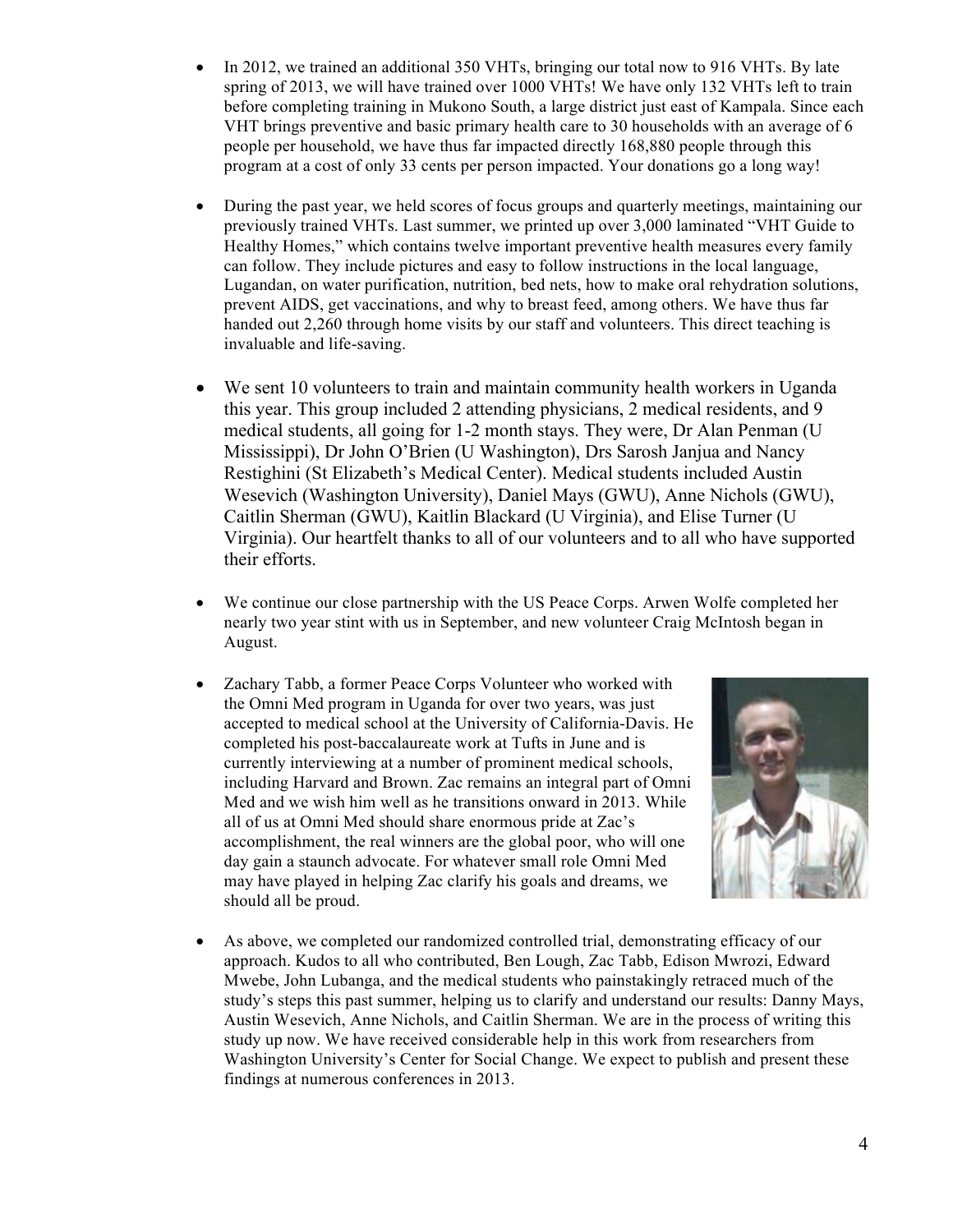• Omni Med played a supportive role in the ground-breaking initiative called the Global Health Service Corps. Dr Vanessa Kerry pulled together a large coalition of experienced global health providers to create the largest new Peace Corps Initiative since its founding. Starting in 2013,this new initiative will place health providers in teaching positions throughout the developing world. To read more, please see http://globalhealthservicecorps.org/

## *Omni Med Board Member Ambassador Harry Barnes, 1926-2012*



It is with great sadness that I share the loss of one our longest serving board members, Ambassador Harry Barnes. Harry served as US Ambassador to Romania (1974-77), India (1981-85), and Chile (1985-88), during a 38 year career in the foreign service. He was credited with helping to end the Pinochet military dictatorship in Chile. He later worked closely with President Jimmy Carter as Director of the Human Rights and Conflict Resolution Programs at the Carter Center (1994-2000). I met him in 1993 at the start of my Kellogg Fellowship. Harry was, obviously, a highly accomplished man. Yet, during conversations, he had a warmth and an intensity in the way he listened that made one think that

nothing else mattered to him at the time. He was a strong supporter of Omni Med, and I still keep over my desk the letter he wrote me immediately after he received his copy of *Awakening Hippocrates*. In it he wrote how it had inspired him, and how much he had enjoyed accompanying me during the journey of its creation. That feeling is, needless to say, mutual. Harry was always there, patiently listening, offering up sage advice born of a lifetime of global service in the diplomatic corps. Mostly, I'll miss Harry as a mentor and a friend. He was always available, and always read to offer his quiet, well thought out opinions. People like Harry Barnes come along rarely in life. I feel blessed to have had the opportunity o know him and thank him for his friendship, his wisdom, and his undying dedication to Omni Med and the principles we have here so long followed.

## *Protected Water Source construction*

Omni Med's most valued asset is that of the people who work for and serve through us. Both Ugandan and US volunteers have all contributed ideas and innovations to get our program to where it is now. Kate McGrail, a former GWU Public Health student, started a protected water source program in the spring of 2011. Below is A Google Earth reproduction of the water source testing she and several volunteers did during the summer of 2011. The map show southern Uganda. The large brown area just to the left of center is Kampala

*Google Earth Image(left): Brown area is Kampala, yellow dots are sites of Omni Med water source testing and protected water source construction. Below left: Ugandan women constructing a protected water source*